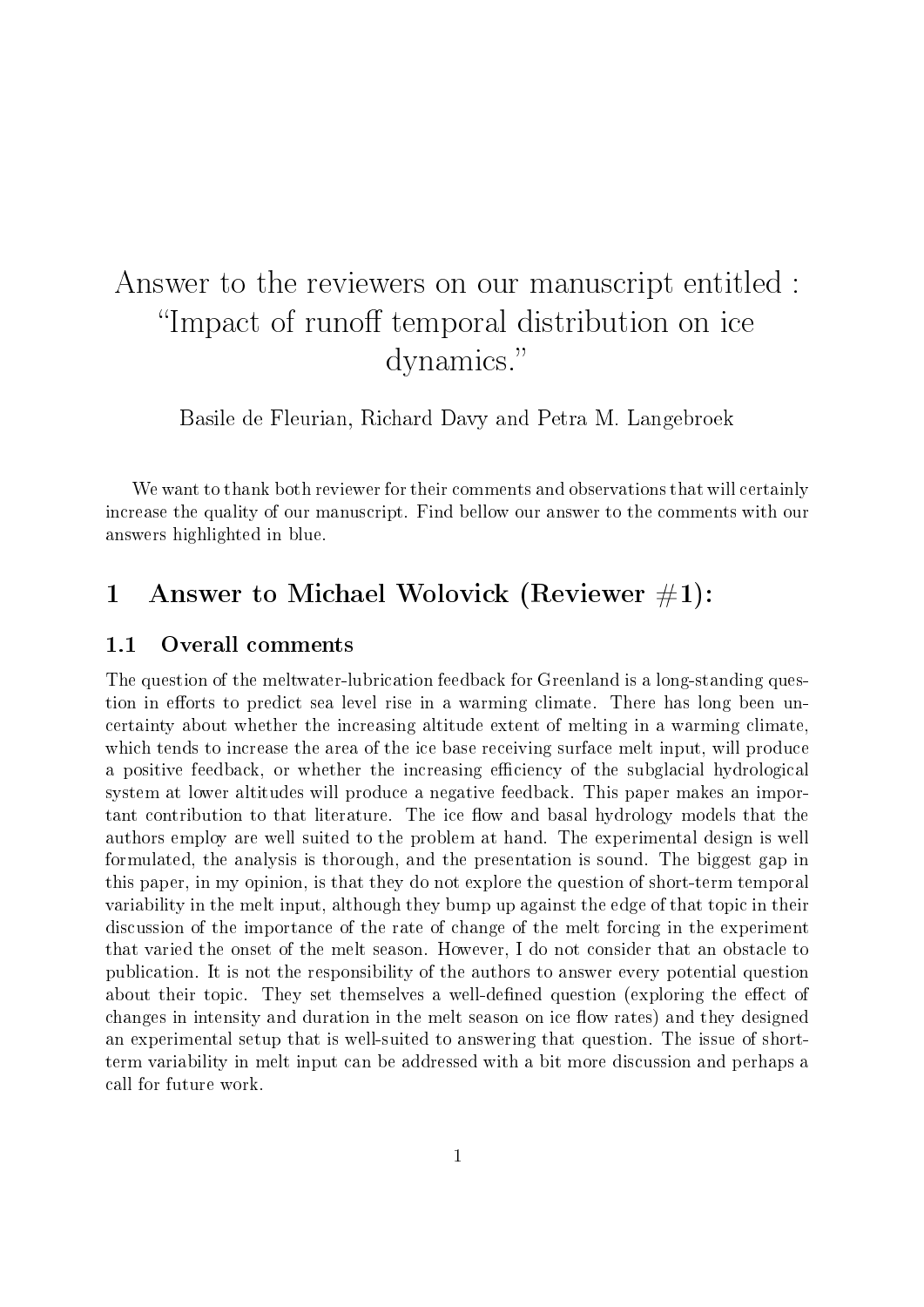We considered at some point to add those considerations into the paper seeing the large impact that a small change in temperature increase slope has on the response of the model. However that would have required a brand new set of experiments and would have easily doubled the size of the present manuscript. We added a few comments on this point and point towards the needs of this kinds of study in the future.

I also have numerous other comments and suggestions for this paper, but none of them rises to the level of a major issue that should impede publication. Overall, my recommendation is to publish with minor revisions.

### 1.2 Detailed comments

• L1-2: The first sentence of the abstract is a bit ambiguous. On a first reading, it sounds like you're saying that records (ie, observations) of meltwater production have a surprisingly high recurrence, but I think what you mean to say is that recordhighs of meltwater production have a surprisingly high recurrence. Maybe change the first sentence to, "Record-highs of meltwater production..."

Your assumption is right, this will be reformulated in the manuscript

• L11: "Furthermore..." It would probably be better to start this sentence with "However...", since the message of this sentence is somewhat contradictory to the previous one (in the previous sentence we learn that longer melt seasons cause the glacier to speed up, but here we learn that more intense melt seasons cause the glacier to slow down, setting up a tension between "more melt" expressed through the length of the melt season and "more melt" expressed through the intensity of the melt season).

Agreed, this has been changed

 $\bullet$  L20: "...identified in southwest Greenland that a shift in the runoff regime took place in 2003..." Rearrange to: "...identified that a shift in the runoff regime in southwest Greenland took place in 2003..."

Changed

- L21: compare  $\rightarrow$  compared Changed
- L24: "the length of the melt season has been increasing"  $\rightarrow$  "the length of the melt season has also been increasing" Continuing on our theme of emphasizing the contrast between length and intensity of the melt season.

Changed

• L33-34: the "e.g." should be at the beginning of the citation Indeed, that as been corrected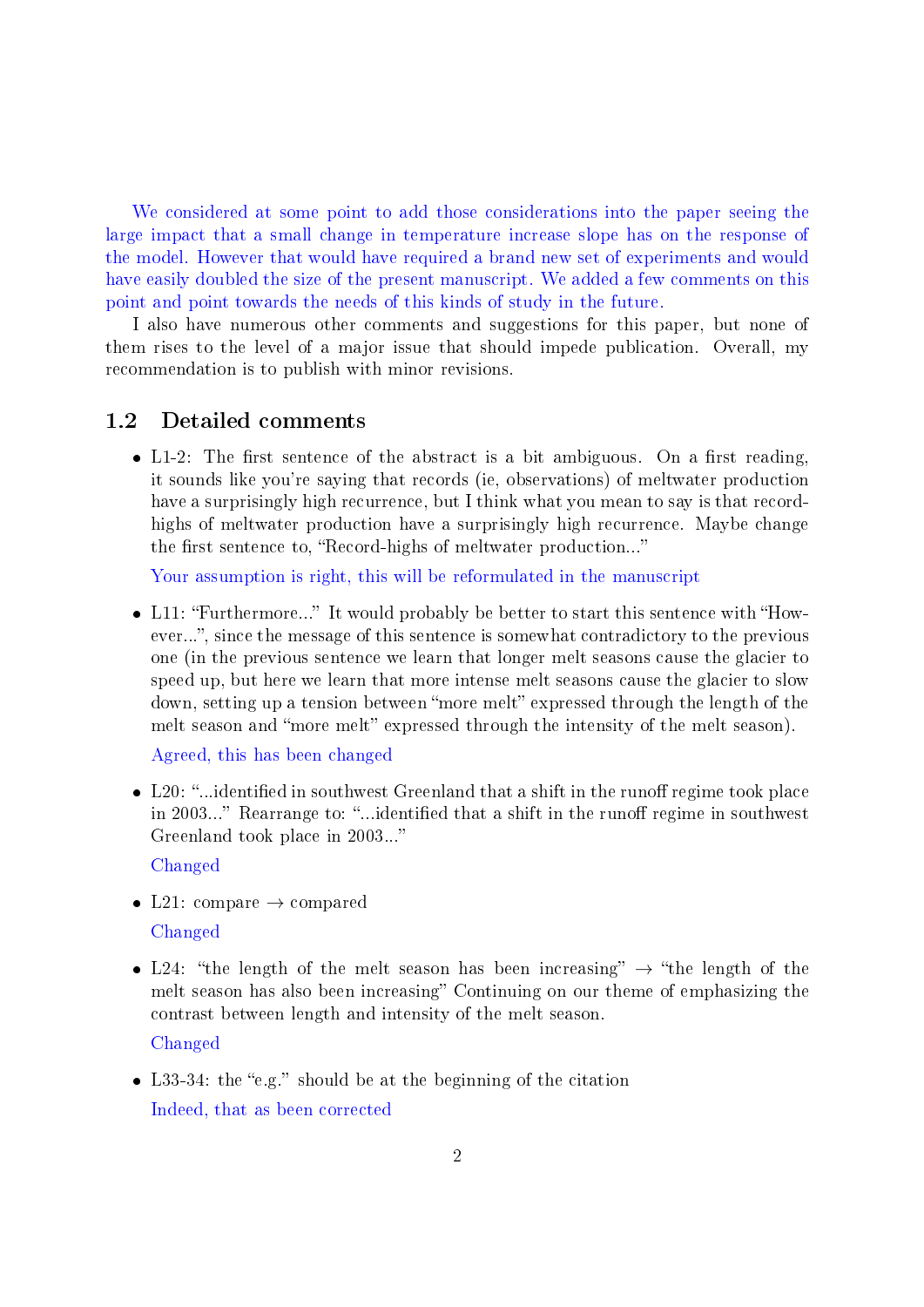- L34: smaller pressure  $\rightarrow$  lower pressure Changed
- L36: add a comma after "available" Added
- L40: "will allow to drain the provided water"  $\rightarrow$  "will allow the provided water to drain

Changed

- L42: "seemingly opposing results"  $\rightarrow$  "seemingly opposed results" Changed
- L42-46: This entire paragraph should be one sentence, separated into clauses by the colon and a subsequent comma. The way to organize a list like this is: There are two effects of the thing we are talking about: (i) blah blah blah, and, (ii) bleh bleh bleh." In addition, this sentence should make clear that the reason for the difference in behavior is that the high-elevation regions start from a different baseline state than the low-elevation regions, so they are on different sides of the tipping point discussed in the previous paragraph. A possible way to reword this paragraph could then be: This threshold behaviour leads to seemingly opposed results of an increase in meltwater availability that can be observed in western Greenland: (i) at high elevations, the subglacial hydrologic system begins in an inefficient state. and thus increases in water supply will increase the subglacial water pressure and lead to faster glaciers (e.g. Zwally et al., 2002; Doyle et al., 2014), but, (ii) at lower elevations, the increased water supply will only increase the efficiency of the drainage system, leading to lower water pressure and a slower ice flow (e.g. Sundal et al., 2011; Sole et al., 2013; Tedstone et al., 2015).

This paragraph has been rephrased.

- L47: no need for the comma after "observations" Removed
- L48: forgot the space in "subglacial drainage **Corrected**
- L53: "has the recent study"  $\rightarrow$  "as the recent study" **Corrected**
- $\bullet$  L60: replace the semicolon separating the citations with "and" This is standard formatting and have been left as is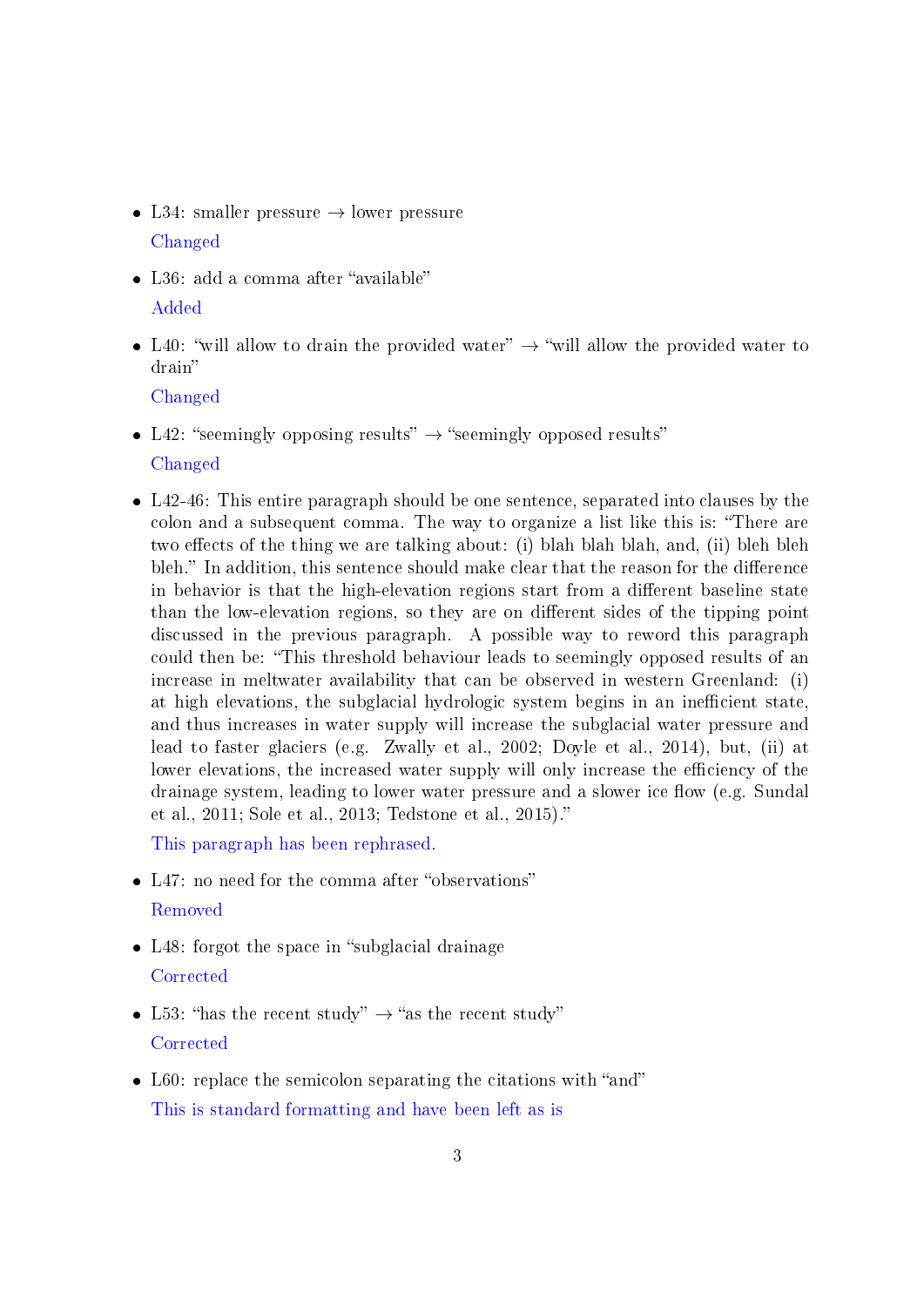- $\bullet$  L61: "We will first give an overview of the component of the model which are specific to this study" Is there only one component of the model that is specific to this study? If so, then the sentence should read, "...the component of the model that is..." If not, then it should read, "...the components of the model which are..." **Corrected**
- L61-62: It's a bit weird to have two sentences start with "we first..." You can only do one thing first! Maybe start the second sentence, "We then present the results..." This has been rephrased
- Eqn1: Good choice of sliding law! It is much better to have a plastic or pseudoplastic bed for this sort of study than a Weertman or Budd law. This is our opinion too
- L75-80: I assume that "n" represents the rheological exponent for ice, but you should still specify the meaning of all variables used in your equations.

You are right as shown in Table 1 the description has been added here too

 L86-88: The explanation of the meaning of eqn. 2 is a little unclear. You start the explanation saying, "This equation involves..." but then only discuss the first term; then you say, "The other term represents..." but it was not clear that the previous sentence was only discussing the first term. Also, you should mention that the first term only includes melting due to viscous dissipation within the hydrological system, not other heat sources and sinks. Maybe rephrase as: "The first term in this equation represents the growth of the efficient system by the melting of ice walls through the heat generated by dissipation, where...[list variable meanings here. The second term represents the closing of the efficient system by ice creep. where...[variable definitions]."

#### Rephrased

 General model description: Equation 2 only includes melt from viscous dissipation within the hydrological system, not from any other source. Nor does equation 2 include a mass conservation for the water system. However, we can infer that additional melt sources are possible because surface melt input is routed to the bed, and presumably mass conservation is handled through the inefficient part of the double continuum model. I understand that these issues are addressed in the cited references, but it would be good to include a bit more information in this paper as well. In particular, I would like to know what other sources of melt input are considered: in addition to viscous dissipation in the water system and surface melt draining to the bed, does the model also consider melt from shear heating as the ice slides over the base? What about melt from geothermal heating? I think that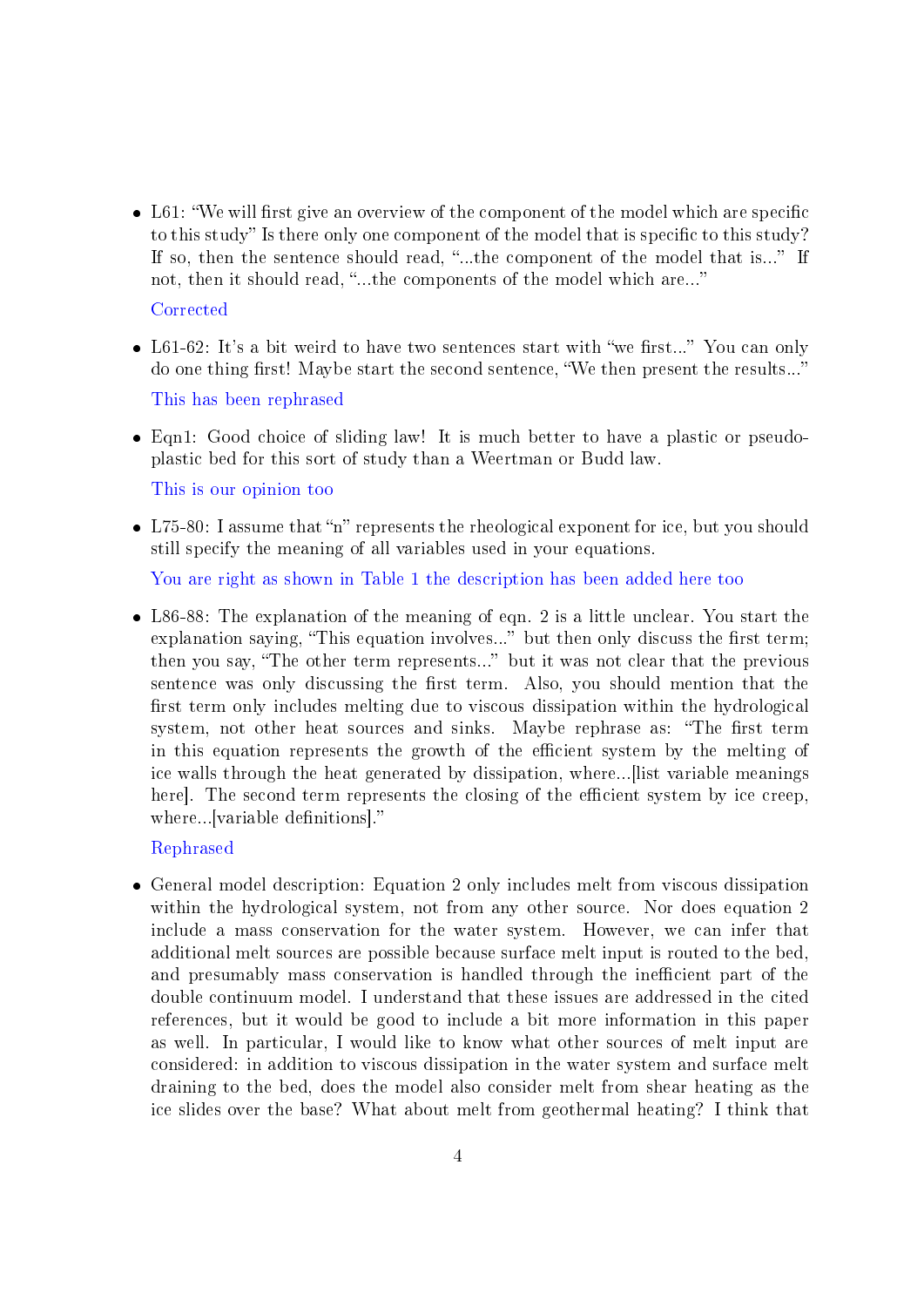including slightly more information about how the model works would help this part of the paper.

Some more details have been added on the model design

- L93-101: This seems like a reasonable coupling architecture.
- L105: You should probably mention here that you chose a flat bed at  $z=465$  m instead of a bed at  $z=0$  m in order to facilitate comparisons with southwestern Greenland. Otherwise, this number seems a bit random.

A sentence have been added for clarification

- L161: "...test if the perturbation lead to..."  $\rightarrow$  "...test if the perturbation leads to..." Changed to plural for perturbation instead
- L163: If the probability that the medians are different is  $1\%$ , doesn't that mean that the confidence level is  $99\%$ ?

Yes that is right and is corrected in the manuscript

 Figure 2: Panels a-c represent the spatial mean over the whole domain, right? The text (L166) implies that that is what you are showing, but it would be helpful to state that in the caption as well.

The caption was stating it already but not in a very clear way, this has been modified.

• L196-197: "Even higher up on the glacier the effective pressure is driven by downstream activity as there is no runoff at these elevations." Question: do you include a background level of subglacial melt input to the hydrological system, so that there is actually a small source of water high up on the glacier? Or is water flowing upstream to get into these regions? Because if water is indeed flowing upstream, then that seems a little unrealistic. This is where my previous request for more information about the model becomes relevant.

Yes there is indeed a background geothermal heat flux related water input.

• L214-215: "Since we chose to keep the runoff constant for this set of simulations, changes in the length of the melt season simultaneously impact the melt intensity. Maybe it would be better to phrase this as, "For this set of simulations, we wish to investigate the affect of changes in the melt season length, independent of changes in the integrated melt volume, so we vary the melt intensity inversely with the melt season length." Rephrasing it this way puts the emphasis on the reasoning behind your experimental choice. While you are, of course, free to devise any experimental design you wish for an idealized model, it might also be worth pointing out that these sorts of compensating changes (where melt season length and intensity trade off with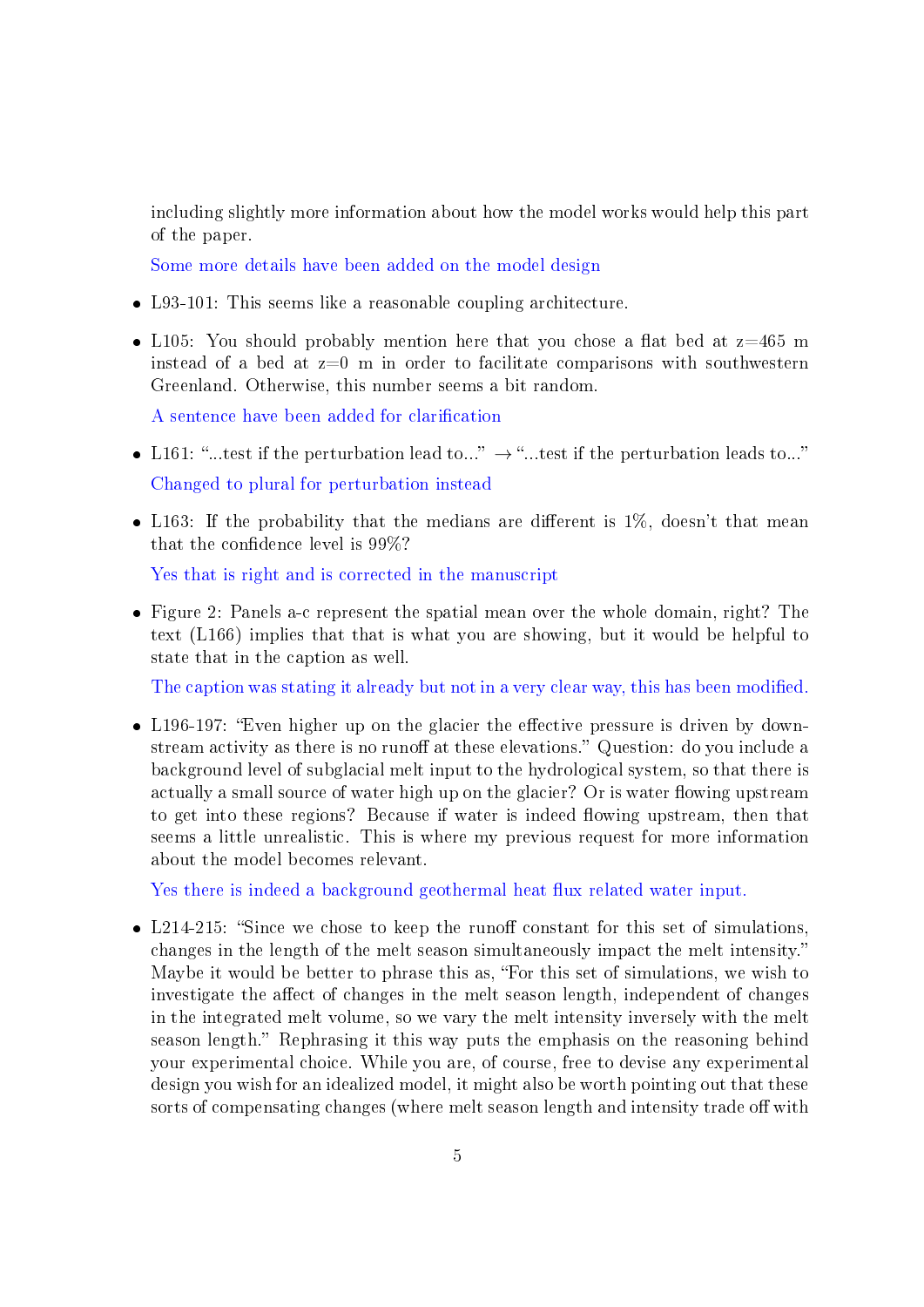one another to keep the integrated melt roughly constant) are not likely to happen in reality. In reality, it is more likely that a warming climate will produce increases of both the intensity and the duration of the melt season. However, this set of experiments does nicely compliment the experiments shown in section 3.3, allowing you to separate out the effect of melt season length while keeping integrated melt constant.

We rephrased the sentence has suggested. No more details were given here on the reality of the set-up here as we feel that his has been sufficiently described in the discussion section.

• L229-230: "While the reference simulation was only showing..."  $\rightarrow$  "While the reference simulation only showed...

Changed

• L230: "...there is a quite large acceleration..."  $\rightarrow$  "...there is quite a large acceleration...

Changed

• L239: "This contrasts with the short melt season..." Do you mean that it contrasts with the long season, since the previous sentence was discussing the short season?

Yes, this has been corrected

- L247: "contrasted"  $\rightarrow$  "contrasting" Changed
- $\bullet$  L269-270: Rephrase this sentence in the active voice. Maybe something like, "In order to discriminate between the effects of melt season intensity and length, we release the requirement that the runoff must be equal in all simulations."

Rephrased

 L283-284: However, the extreme values for the longer melt seasons tend to show more important acceleration events happening at the end of the melt season." What do you mean by "extreme values"? Are you referring to individual ensemble members as opposed to the ensemble median for each simulation? If so, maybe consider rephrasing to, "However, while the median summer velocity is similar for all simulations, individual ensemble members with large acceleration events late in the melt season are more common in the longer melt season.

Yes that was what I was referring to here. The sentence have been rephrased with your suggestion.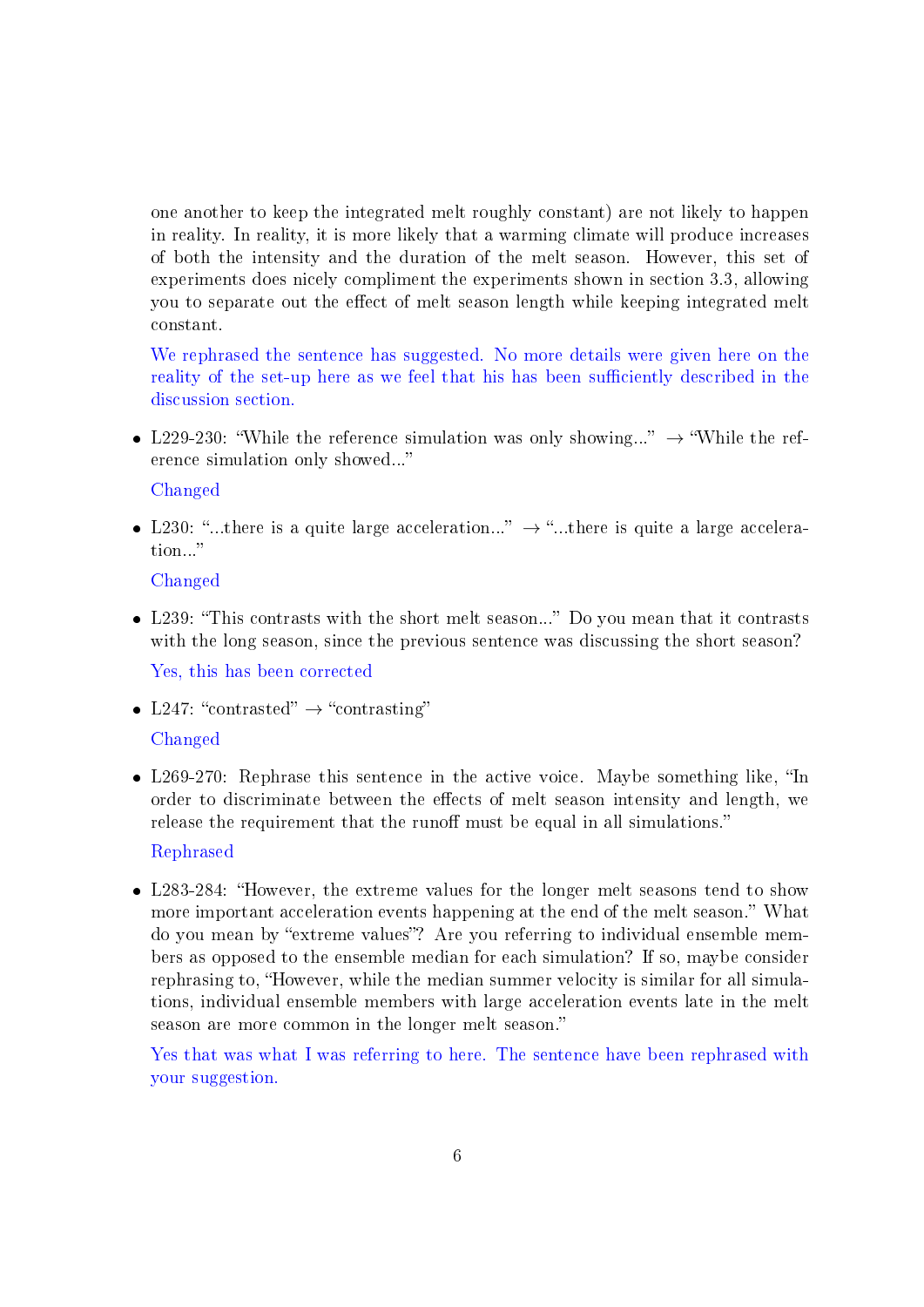• L290: "Comparing the simulations with different intensities yields more significant differences between simulations" Actually, by comparing tables 4 and 5, it looks like the simulations with different intensities actually have fewer significant differences, but those differences are larger in amplitude. Maybe it would be best to replace "more significant differences" with "larger differences", to avoid confusion between "significant" meaning "big or important" and "significant" meaning statistical significance.

You are completely right and that was an oversight on my side, this is now changed

- L349: "We see on Table 6..."  $\rightarrow$  "We see in Table 6..." Changed
- L357: "...is might have..."  $\rightarrow$  "...might have..."
	- **Corrected**
- L363: "...is some discrepancies..."  $\rightarrow$  "...are some discrepancies..." **Corrected**
- Section 3.5: Shortcomings This section looks like it would go better in the discussion than in the results. In addition, while you discussed the lack of spatial heterogeneity in meltwater injection in your model, you have not mentioned the lack of temporal heterogeneity. As you mentioned immediately before this section, there is a body of work suggesting that the rate of change of subglacial water input may be more important than the actual volume of input. In that case, high-frequency temporal variability in the meltwater input (from both the daily cycle and from synoptic weather variability) might play an important role in governing the response of the subglacial hydrological system. In a warming climate, we would expect not only an increase in melt season intensity and duration, but also an increase in synoptic melt variability, including an increase in short-duration melt extremes like the examples cited as motivation in the introduction of this paper. Overall, it is fine that you have chosen the particular experimental design that you did, as your experiments are well suited to answering the question of length vs intensity of the melt season. However, when we move from these simplied idealized setups and start to think about the implications of your results for the future evolution of the Greenland Ice Sheet, the largest missing piece of the puzzle is, in my opinion, the lack of short-term temporal variability in your melt input. I think that it is important to discuss the potential role of short-term melt variability in the discussion section.

This section have been reworked and introduced in different locations of the discussion section. Regarding the temporal variability of the input we added a few sentences in the discussion section and pointed to this specific point as an important step forward for further studies.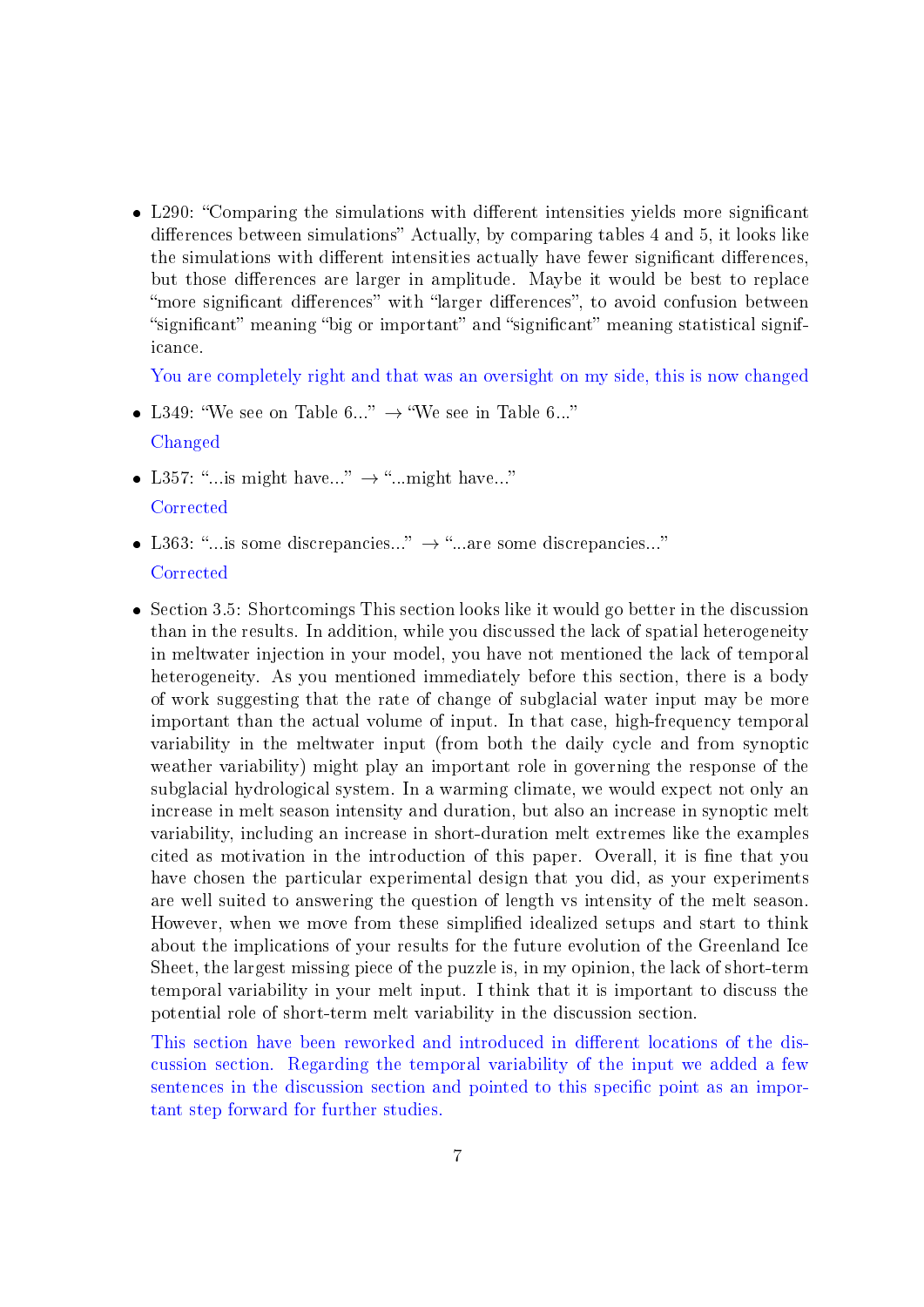L397-411: Discussion of recharge rates. This discussion touches on the issue I mentioned above, the importance of the rate of change of melt input. However, the importance of the rate of change means that not only is the onset of the melt season important, but so is synoptic temporal variability throughout the melt season. This would be a good place to include a few sentences about short-term temporal variability. Furthermore, as a matter of presentation it might be good to emphasize this topic by giving it its own paragraph. The first paragraph of the discussion section is too long anyway, so consider adding a paragraph break somewhere around lines 395-400.

We modified the structure of the discussion section and added a sentence on the importance of short term varaition. We do not want however to go to much in the detail of this problem as we think that it would overload an already quite dense manuscript.

 L409-411: This large impact of the slope of the temperature rise at the begining of the melt season is problematic to provide estimates of the impact of the lubrication feedback as this parameter is highly variable and complex to characterise in the existing dataset." This sentence is difficult to parse. Consider rephrasing to, "This large impact of the slope of the temperature rise at the beginning of the melt season is problematic for efforts to estimate the lubrication feedback, because this parameter is highly variable and complex to characterize in the existing dataset." I would also add that the large impact of the slope of the temperature rise at the beginning of the melt season also reinforces the argument I made above that variability in melt rate during the melt season may also have a big influence on the hydrological and ice dynamic response.

We rephrased as : "However, the slope of the temperature rise at the begining of the melt season is higly variable and complex to characterise in the existing dataset which makes it problematic to provide reliable estimates of the impact of this parameter on the lubrication feedback.

• L412-412: "In our model, the observed mean velocities are mainly driven by the lower regions of the glaciers where the velocities are significantly higher." Hmmm... Does this mean that you might have more representative metrics of ice dynamics if you computed relative speed-up instead of absolute speed-up? Would it be too much work to add relative speed-up to your analysis?

The relative speed-up might be more representative in some case and that is why we elected to present it in the different tables as a velocity difference to the reference simulation. The comment cited here is more related to the velocity evolution as seen on Figure 3 where the evolution of the mean velocity is very similar to the one observed at the lower elevations.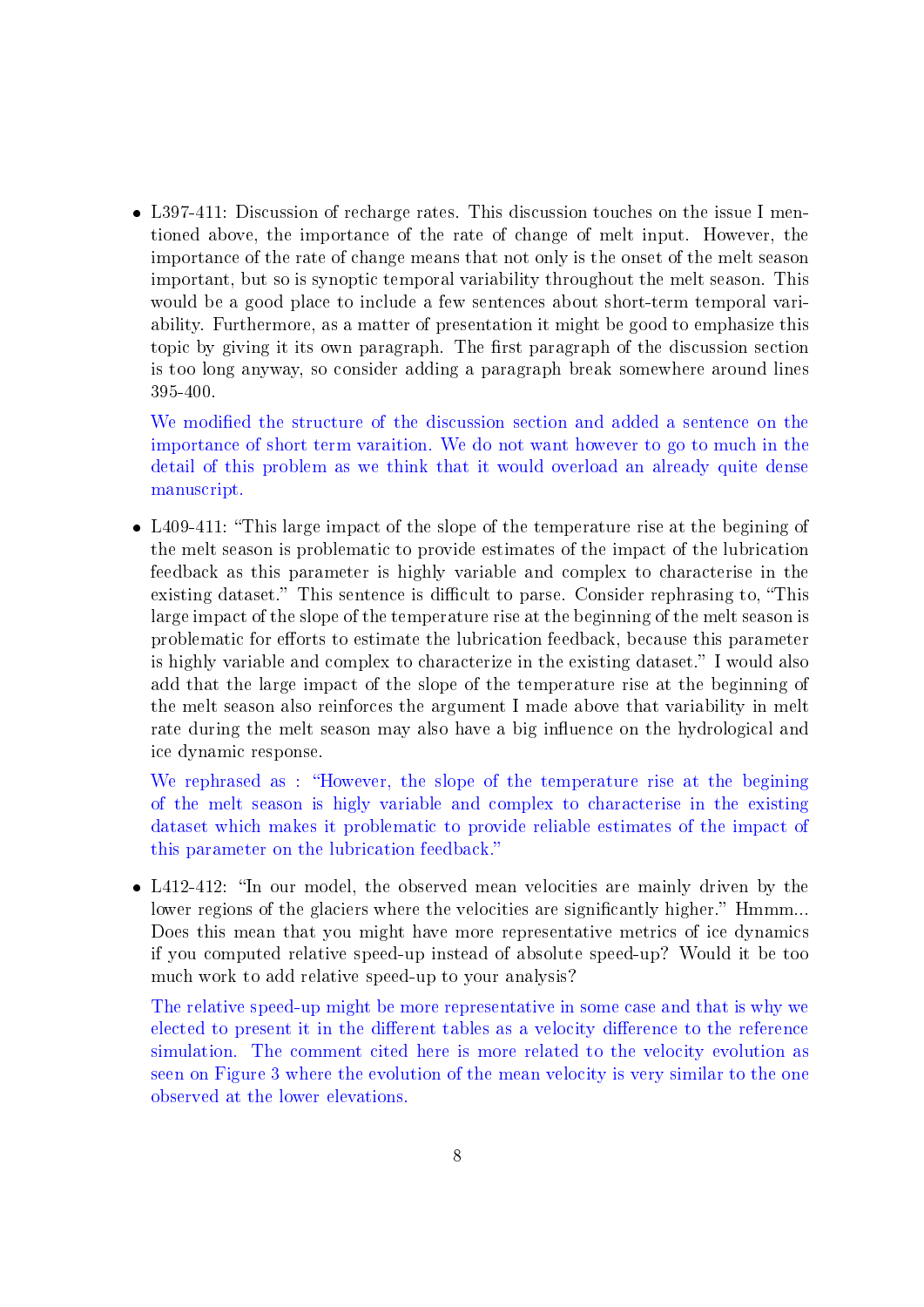L423-427: However, it is not expected that the current evolution in climate would only alter the length of the melt season in Greenland and our model shows that the impact of lengthening the melt season is actually only one third of the acceleration that we observe when we reduce the temperature by a comparable amount. This shows that at least in our model, the effect of the intensity of the melt season is more marked than its length." However, when you increased the temperature by a comparable amount, you saw no signicant change in the mean annual velocity of the glacier (Table 5). The response to melt season intensity was asymmetric. Since we expect both intensity and length of the melt season to increase in a warming climate, this suggests that your model actually supports the opposite conclusion: in a warming climate, the speedup caused by an increase in melt season length is likely to outweigh the (statistically insignificant) slowdown caused by an increase in melt season intensity.

Yes I think that your analyse makes more sens that the one that I wrote down. I was somehow focusing on acceleration rather than increase of both length and intensity of the melt season. This part of the manuscript have been reformulated.

• L427: "as larger implications"  $\rightarrow$  "has larger implications" **Corrected** 

# 2 Answer to Reviewer #2:

This study by de Fleurian and colleagues uses a subglacial hydrology model coupled to an ice flow model to test the impact of melt season duration and intensity on ice dynamics. for a Greenland-style idealised land terminating glacier. The presentation of results is very methodical, although quite dense in places. However, I think the wordiness is probably unavoidable to ensure the high level of detail, and the discussion offers a good summary. I only have a few minor comments and recommend that the paper is published after minor revisions.

# 2.1 General comments

The meltwater lubrication feedback is one way that meltwater can impact ice dynamics. I realise the focus here is on land terminating glaciers, but in marine terminating glaciers, the subglacial drainage system has been shown to have an impact on frontal ablation (e.g. see Slater et al., 2015, doi: 10.1002/2014GL062494). Perhaps the authors could comment on this somewhere in the introduction or discussion.

That is true and something that we have overlooked. We added a sentence to advertise this point in the introduction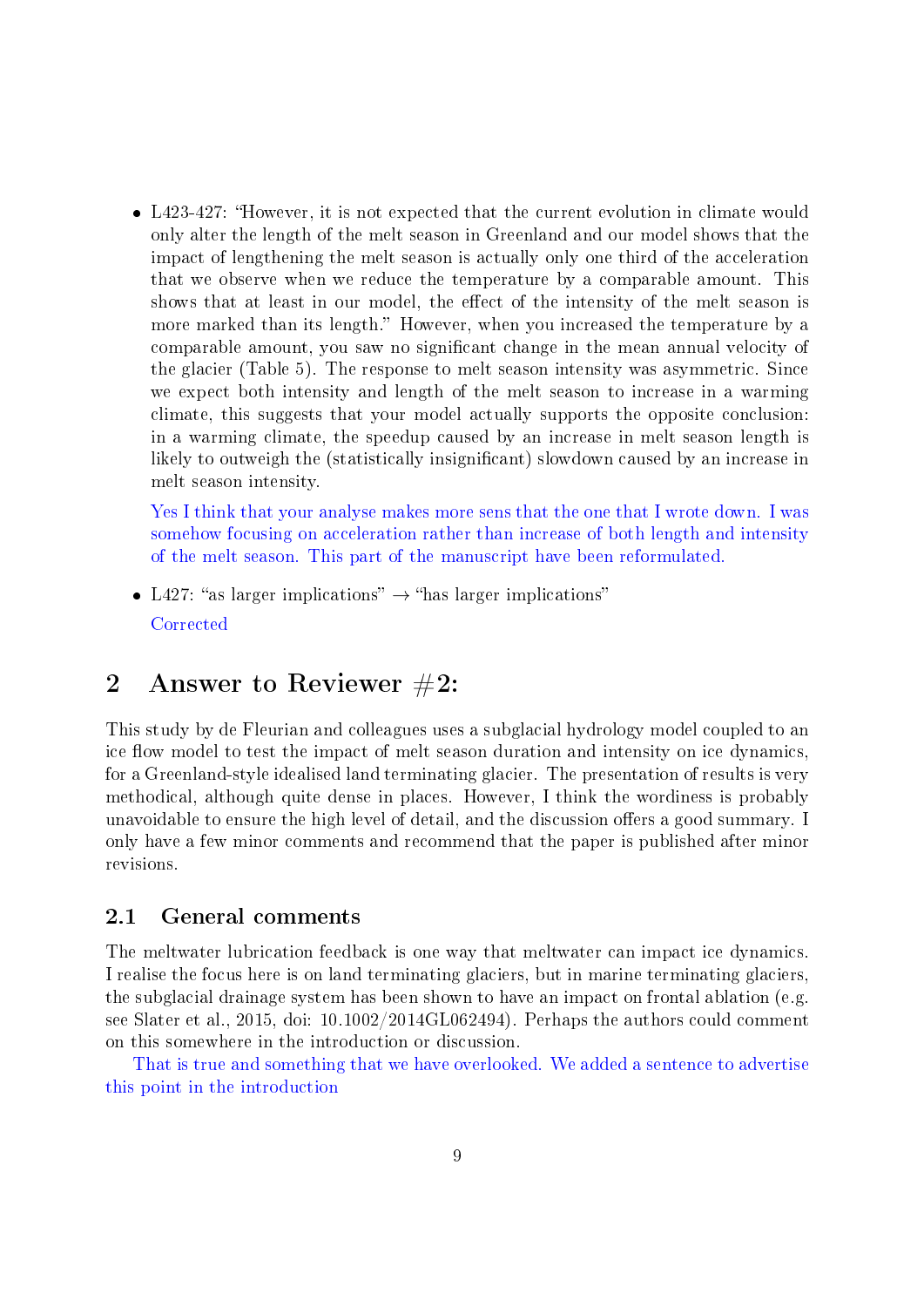The discussion could go further to discuss the potential impact of high frequency variability in melt rate over the season. The fact that the results are so sensitive to the form of the melt season initialisation demonstrates how complicated this problem is to resolve in models.

This was a comment from the other reviewer too and we agree to the point. We added some details in the manuscript to highlight this point.

The implications for large-scale projections of Greenland's behaviour (and ultimately contribution to sea level rise) could also be discussed in more detail.

We tried to give what feels like realistic implications of our results on a longer timescale in the discussion and conclusion. We however do not want to go to much farther as due to the complexity of the system it is not straightforward to extrapolate our results and long term simulations should be performed to answer those questions in more details

### 2.2 Minor comments and technical corrections

• L16-19: first couple of sentences of the introduction are a little repetitive  $-$  suggest combining into one sentence.

This has been rephrased

- L24: "late 70's "  $\rightarrow$  "late 1970s" Done
- L43: space needed between subglacial and drainage Done
- L78: probably worth briefly defining effective pressure in this context

This has been added as part of the more detailed description of the hydrological model as asked by Reviewer  $\#1$ 

L108: First place that ERA5 is mentioned and so needs more of an introduction.

The mention to ERA5 have been removed here as it was not strictly necessary and it is described in more details in the "Forcing" section.

- L111: quantify "small volume loss" Done
- L118-122: I'm not sure what the Cryosphere style guide is, but I would change the bullet point symbol to something else

I am not sure either but we dropped the symbols altogether.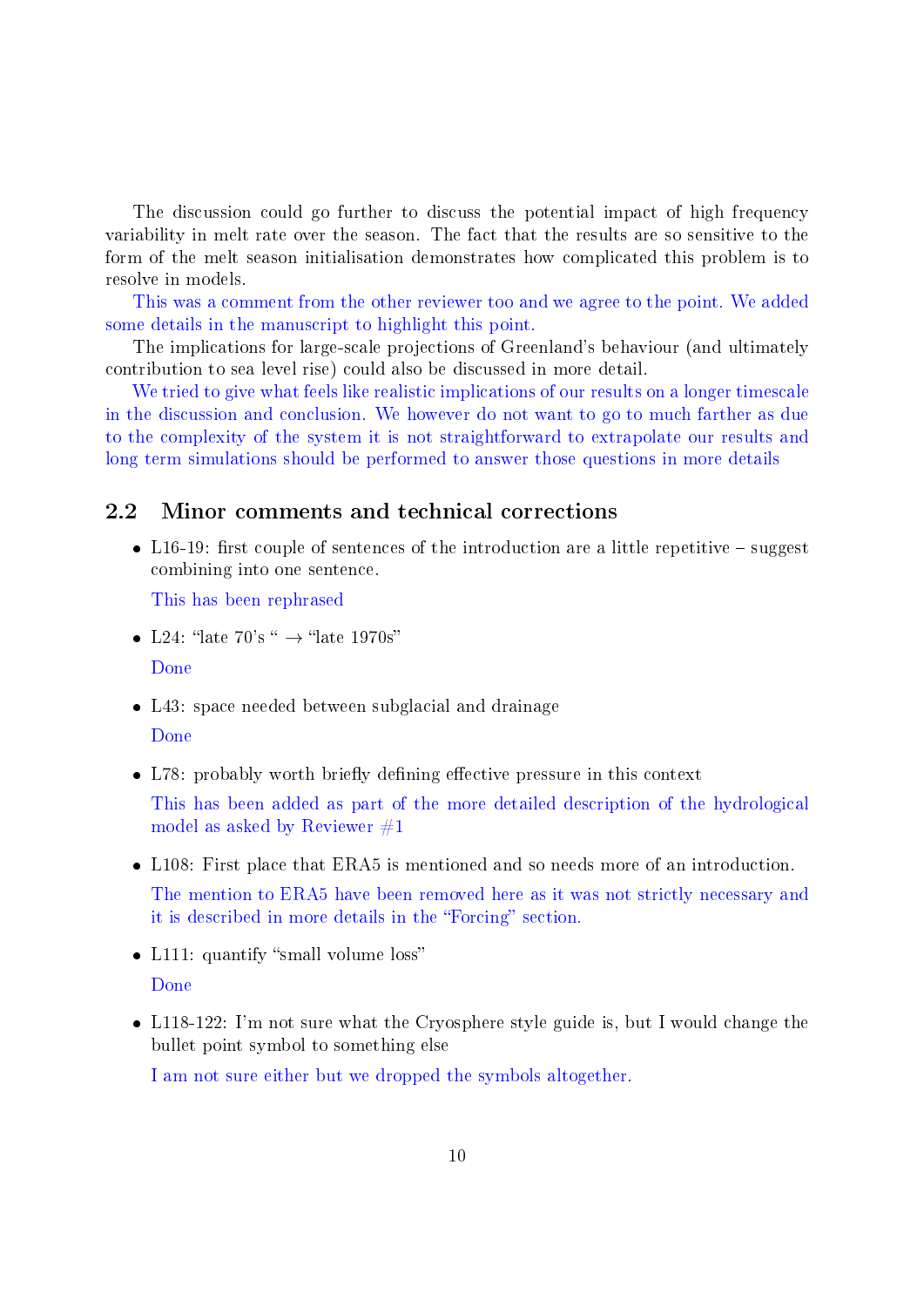- Eqs 5, 6: don't italicise max Fixed
- Section 2.4: On second reread it makes more sense, but what is the outcome of performing the Wilcoxon signed-rank test? Do you reject ensemble members that are significantly different from the reference? How does this relate to the analysis of the subsequent experiments?

No we keep all ensemble members, the Wilcoxon test is only used to define significant difference with respect to the reference simulation in the table relative to each experiment. We clarified this point in the text.

 L186-7: Last sentence of this paragraph should be in the next paragraph (about local effects)

The text has been modified accordingly

• L190-200: Could changes in geometry (specifically surface slope) also contribute to the propagation of acceleration upstream over the season? I.e. the initial acceleration at lower elevations causes a steepening of the ice surface just upstream resulting in an increase in driving stress. Perhaps the effect is very small compared to the impact of changes in  $N$ , but we see this diffusive response after retreat events in marine terminating glaciers.

I am not actually sure of how that would impact the glacier. I expect that this would have a very small impact on velocities as the geometry change is minor.

- $\bullet$  Fig 4: define horizontal black line in caption
	- Added
- L222: bellow  $\rightarrow$  below **Corrected**
- L239: "short melt season"  $\rightarrow$  should this instead be the "long melt season"? Yes, that has been fixed
- L243: What is the EPL?

It is an other personal acronym for EDS, it has been replaced in the text

• L244-246: It is unclear exactly what is meant by the "overshoot" – specify in which variable, and which figure. Only Fig 5e-f is mentioned here, but I think you are referring to the later summer increase in N to a value above the winter average, shown in Fig 5c only.